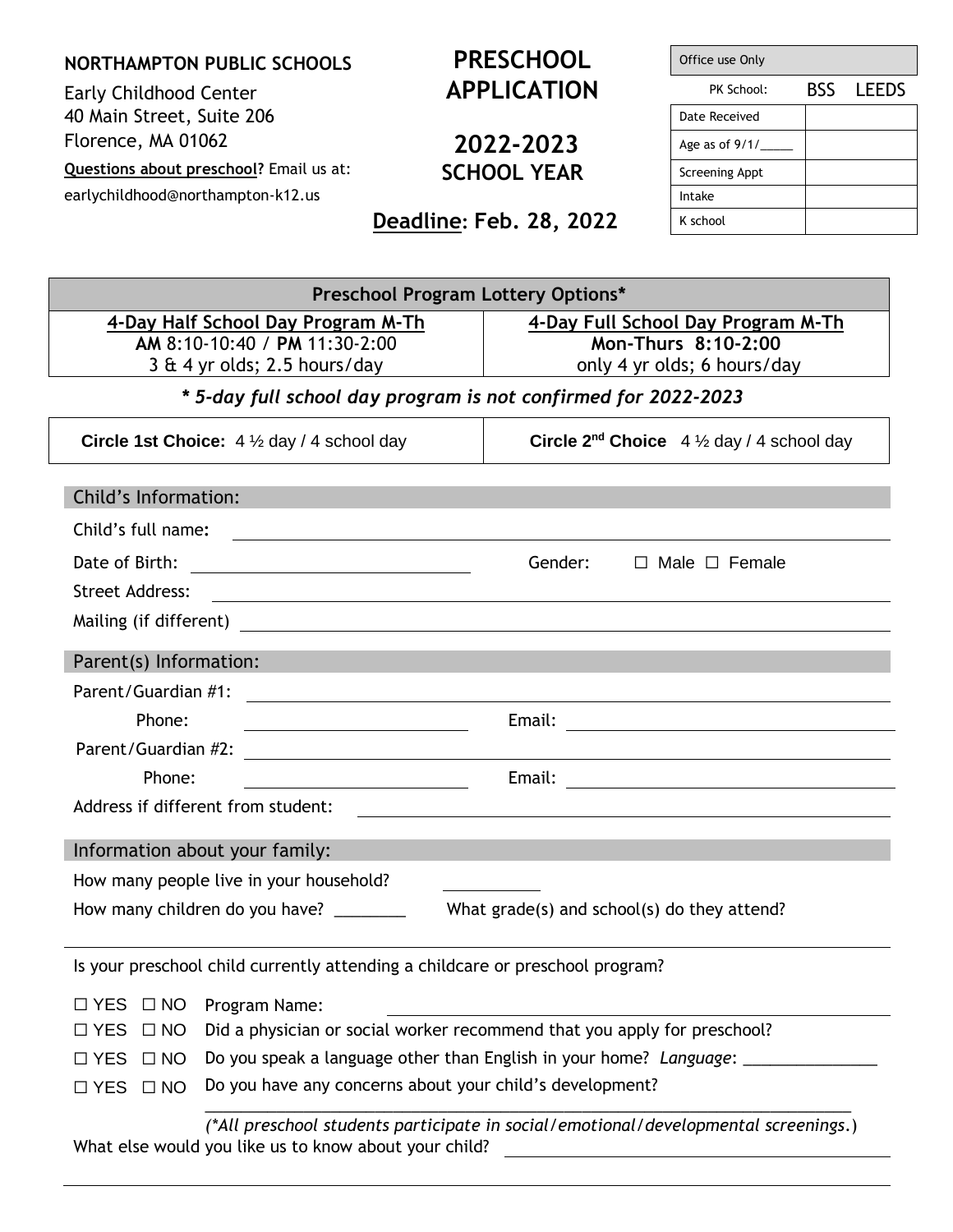**Please contact us if you need help with the forms and documents – we are happy to help!** Tuition fees are paid for typically developing children. You will get an invoice at the start of the school year. Children with special needs are free and enter the preschool via the IEP evaluation process.

- 1. **Fees are based on family size and income** (see the chart below)
	- $\div$  Reduced Fee: If your family's monthly income falls into a category that is less than the full fee amount, please check the boxes below and submit income documentation if necessary
	- $\div$  Income Documentation: Latest month of income for all working adults in the home: 4 weeks of paystubs, etc. If you are self-employed, your latest federal Income Tax Schedule C.
	- ❖ Process: Once we receive your documents, we fill out a worksheet that determines your fee and send it to you for your agreement. Families paying fees are sent an invoice at the start of the school year.
- 2. **Sliding Scale**: Currently, weekly fees range as follows: 4-day half-day is 0-\$70; 4-day full day is 0-\$168; 5-day program is not confirmed. Fees were revised for 2022-2023 by the Northampton School Committee**.**
- 3. **A Preschool Deposit in the amount of one month's tuition** is due at the time of Registration and will be applied to your first bill. The deposit is non-refundable if the child does not attend our program.
- ☐ **I agree to pay full tuition**: \$70/week for 4-day half day/ \$168/week for 4-day full day
- ☐ **I would like to be considered for free or reduced tuition** (check only one)**:**
	- a. \_\_\_ *No Fee*: My family already income-qualifies for a public assistance program: ☐ Food Stamps/SNAP/WIC ☐ Fuel Assistance ☐ Free/Reduced School Lunch ☐ Subsidized Housing ☐ Transitional Aid to Needy Families (TANF/TAFDC)
	- b. \_\_\_ *Reduced Fee*: I attach 4 weeks of income for each parent in the home for review.

## **Northampton Public Schools Preschool Family Fees Chart for FY23\***

*Based on \$7/hr for FY23 @ actual hours/day*

## Gross Monthly Income **Parent Co-Payment Fees** *Family of Two Family of Three Family of Four Family of Five Family of Six* **1/2 day 4 day weekly 4 day full day weekly no fee 0-2658 0-3349 0-4039 0-4730 0-5420 \$0.00 \$0.00** level 1 | 2659-3100 | 3350-3600 | 4040-4300 | 4731-5000 | 5421-5700 | | \$15.00 | \$36.00 level 2 | 3101-3500 | 3701-4200 | 4301-4900 | 5101-5600 | 5701-6200 | | \$20.00 | \$48.00 level 3 | 3501-3900 | 4201-4800 | 4901-5500 | 5601-6200 | 6201-6800 | | \$30.00 | \$72.00 level 4 | 3901-4400 | 4801-5400 | 5501-6100 | 6201-6800 | 6801-7400 | | \$40.00 | \$96.00 level 5 | 4401-5000 | 5401-6100 | 6101-6800 | 6801-7500 | 7401-8000 | | \$50.00 | \$120.00 level 6 | 5001-5900 | 6101-6800 | 6801-7600 | 7501-8400 | 8001-8900 | | \$60.00 | \$144.00 **full fee \$5901 + \$6801 + \$7601 + \$8401 + \$8901 + \$70.00 \$168.00**

*\*5-day full day fees are not listed because the program is not confirmed for 2022-23*

Signature of Parent/Guardian:

Today's Date:

*The Northampton Public Schools are committed to ensuring that no student is denied access to any educational program or other activity of the Northampton Public Schools for reason of race, color, national origin, religion, creed, age, handicap, gender, gender identification or sexual orientation.* 

**Questions? We can be reached at earlychildhood@northampton-k12.us.**